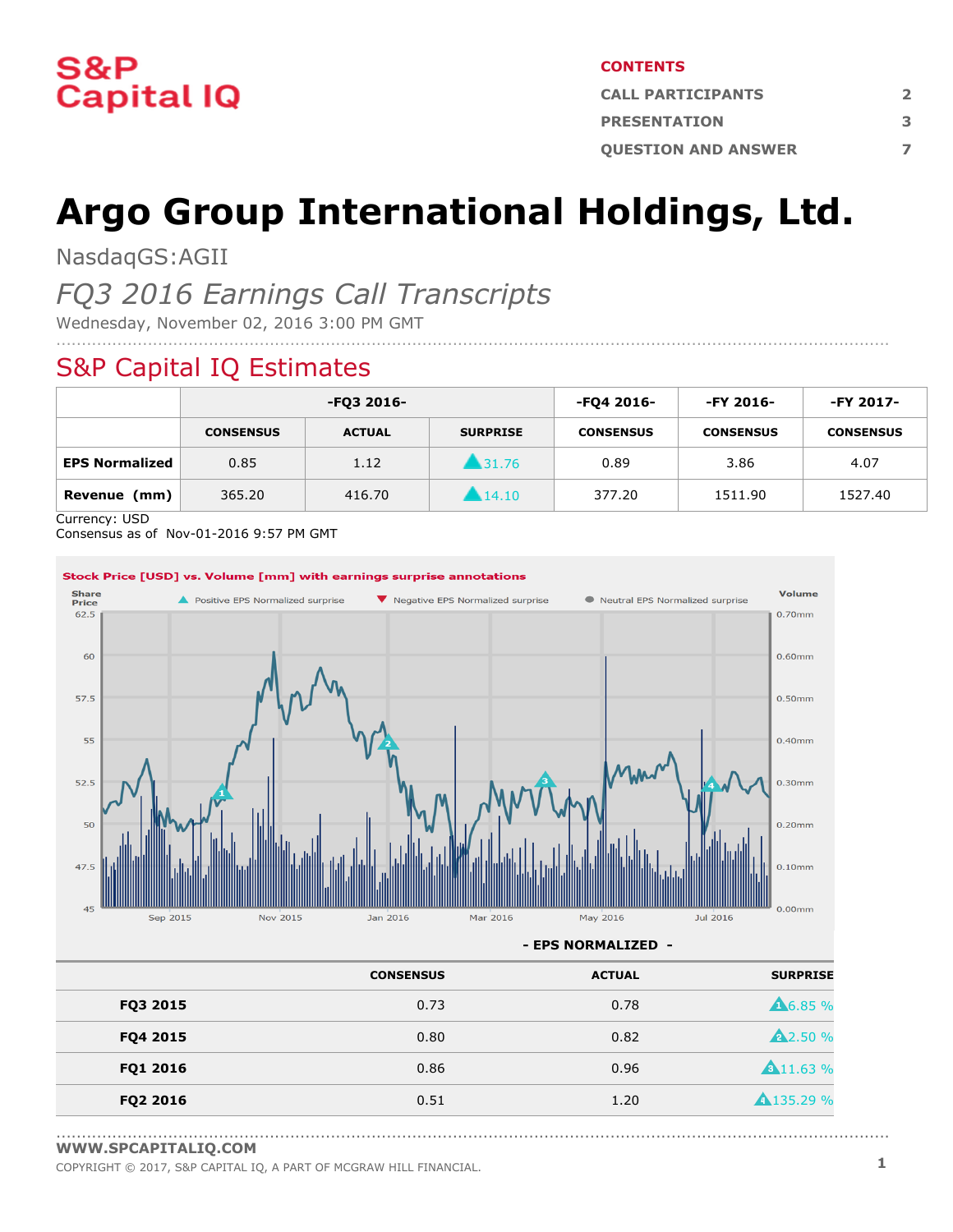....................................................................................................................................................................

## <span id="page-1-0"></span>**Call Participants**

**EXECUTIVES**

**Jay S. Bullock** *Executive Vice President and Chief Financial Officer*

**Mark E. Watson** *Chief Executive Officer and Director*

**Susan Spivak Bernstein** *Senior Vice President of Investor Relations*

**ANALYSTS**

**Charles Gregory Peters** *Raymond James & Associates, Inc., Research Division*

**Christopher Campbell** *Keefe, Bruyette, & Woods, Inc., Research Division*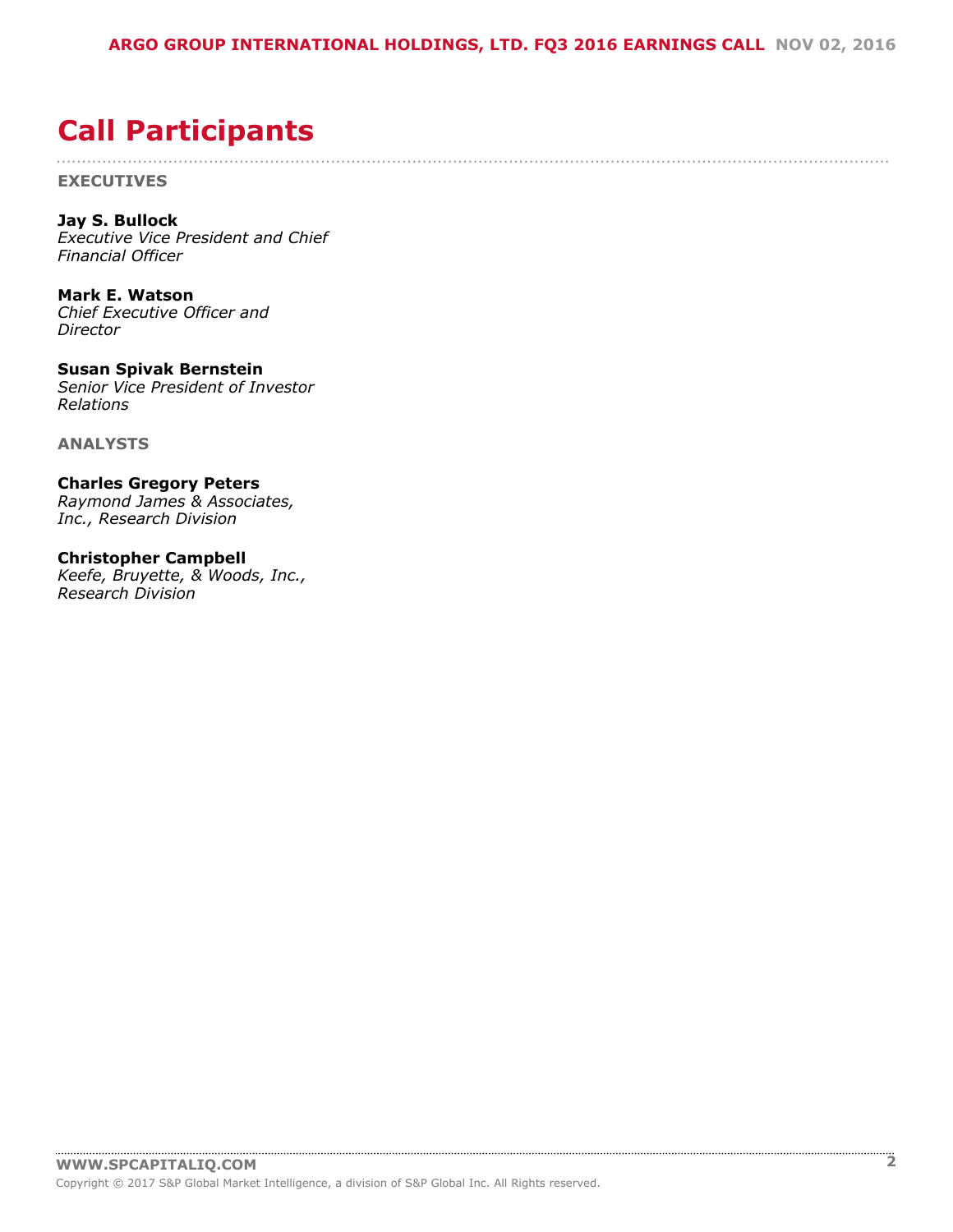## <span id="page-2-0"></span>**Presentation**

**Operator**

Good morning, and welcome to the Argo Group International Holdings Third Quarter 2016 Earnings Conference Call. [Operator Instructions] Please note, this event is being recorded.

I would now like to turn the conference over to Susan Spivak Bernstein, SVP of Investor Relations. Please go ahead.

....................................................................................................................................................................

#### **Susan Spivak Bernstein**

*Senior Vice President of Investor Relations*

Thank you, and good morning, everyone. Welcome to Argo Group's conference call for the third quarter and 9 months 2016 results. Last night, we issued a press release on earnings, which is available in the Investor section of our website, at www.argolimited.com.

Presenting on the call today is Mark Watson, Chief Executive Officer; and Jay Bullock, Chief Financial Officer. We're pleased to review the company's results for the quarter as well as provide you with management's perspective on the business. As the operator mentioned, this call is being recorded.

As a result of this conference call, Argo Group management may make comments that reflect their intentions, beliefs and expectations for the future. Such forward-looking statements are qualified by the inherent risks and uncertainties surrounding future expectations generally, and may materially differ from actual future results involving any one or more such statements. Argo Group undertakes no obligation to publicly update forward-looking statements as a result of events or developments subsequent to this conference call. For a more detailed discussion of such risks and uncertainties, please see Argo Group's filings with the SEC.

With that, I'm pleased to turn the call over to Mark Watson, Chief Executive Officer of Argo Group. Mark?

#### **Mark E. Watson**

*Chief Executive Officer and Director*

Thank you, Susan. Good morning, everyone, and welcome to Argo Group's Third Quarter Earnings Call. I'd like to share my thoughts about the quarter, after which Jay Bullock will add more commentary to the financial results. And then we look forward to responding to any questions you may have during the Q&A portion.

After the market closed yesterday, Argo reported 10% growth in book value per share since the end of 2015 to \$59.65. That equaled an annualized return on average equity of 8.8%. Growth in operating earnings per share at 58% to \$1.12 per share in the third quarter. And for the first 9 months of the year, we grew operating earnings 23% to \$3.28 per share. The themes we've been talking about all year carried through in the third quarter, rigorous in our underwriting standards, simplifying how we work and leveraging technology, all with a focus on improving our margin and creating a more customer-centric environment. As you can see from our financial results I just discussed, the company's performance continues to improve and we're all positioned to continue the momentum. In short, in the quarter and frankly in a year where you have seen some not-so-favorable results in the market, we are executing and delivering strong results for our shareholders. Our long-term goal is to remain a leading global specialty underwriter with a reliable and increasingly visible brand. In the first 9 months of 2016, our gross written premium grew to \$1.67 billion, up 6.4% over the same period last year. And while our combined ratio remains relatively flat at 95%, we achieved these results notwithstanding an increase in catastrophic loss and reduction in prior year positive development in 2016 compared to 2015. I'm happy to report that net investment income was \$89.6 million compared to \$68.5 million last year with our alternative investment income contributing strongly.

An important point to note is that all 4 of our operating businesses generated an underwriting profit in [both the quarter and the 9](www.capitaliq.com)-month periods. These results include the impact of \$13 million of catastrophic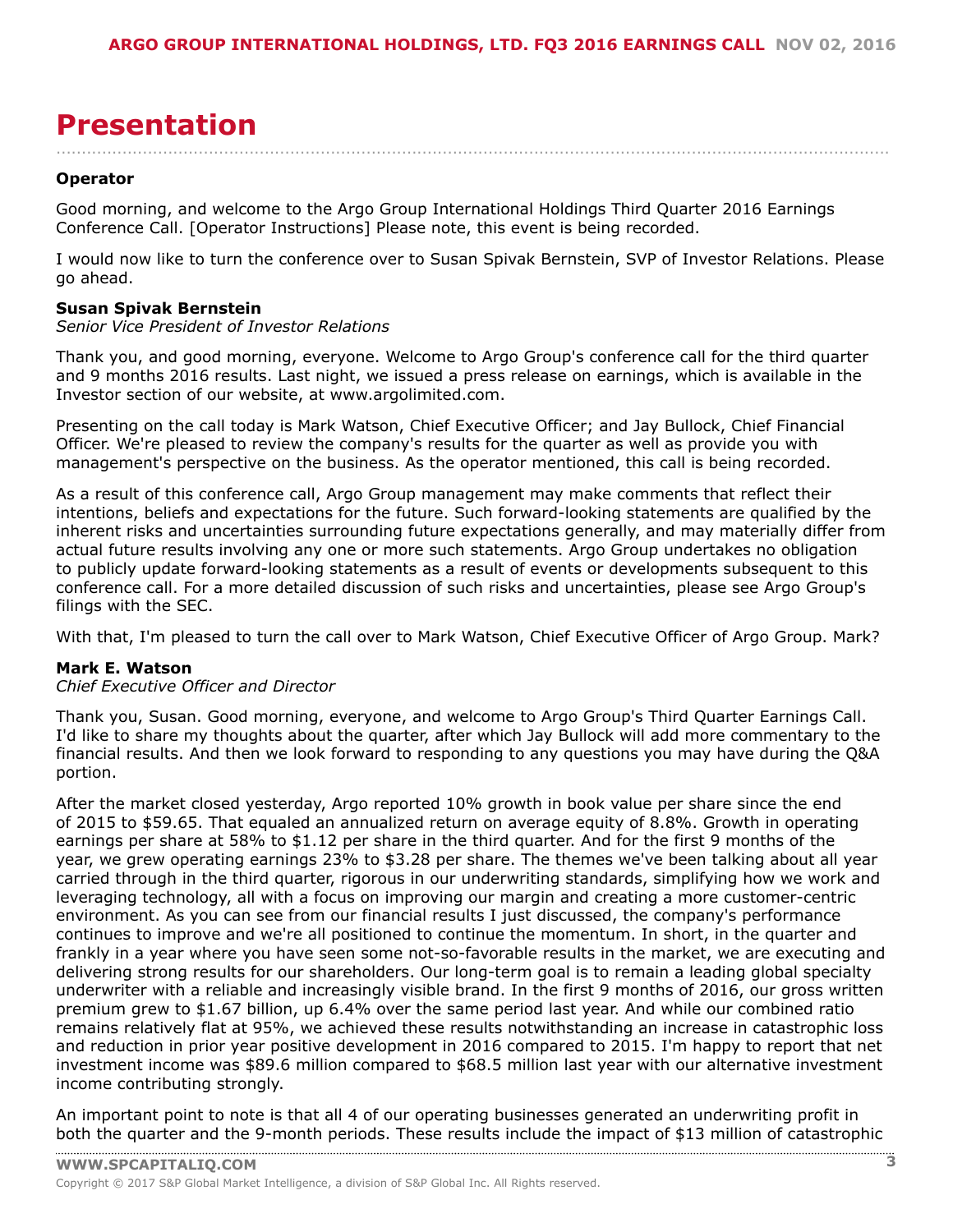losses in the third quarter and \$38.9 million in the 9-month period. It also includes \$2.9 million of positive reserve development from prior period in the third quarter and \$18.8 million in the first 9 months of the year.

We continue to benefit from our prudent loss reserving strategies. Including this quarter, we have benefited from favorable loss reserve development now for the last 22 consecutive quarters, and each of the last 11 year -- consecutive years. Also, as discussed in previous calls, our expense ratio is showing favorable year-over-year improvement.

Before going through each segment, let me say again for the second quarter in a row that our U.S. business in total is doing very well. In fact, this quarter's U.S. underwriting income was one of the best in the history of the company.

Now let me briefly comment on each of our operating segments.

For the quarter, our Excess and Surplus Lines business grew by 6% and by 4% for the 9-month period. Growth is primarily being driven by our Casualty and Environmental units, which had benefited in part by new technologies that help us better analyze and select risk, allowing us to drastically reduce cycle time and increase the value of business we process to ourselves and to our clients. As we continue making investments in these areas, we expect to see the benefit reflected across more of this segment over the coming quarters. On average, rates were up modestly across the segment, other than Property, which is down a fair bit due to continued competition in this area.

Moving on, I'm happy to say that we're continuing to see significant improvements in our results from the Commercial Specialty segment. Gross written premium was up a little over 24% in the quarter and 20% for the first 9 months. More importantly, earned premium was up 4%. More importantly, for the quarter, both underwriting income and operating income were more than any other business segments, thanks in part to positive prior year development. Growth was driven by our program, surety and professional lines businesses. Overall, rates in this segment were down modestly with the largest declines in our retail establishment and surety businesses. Having said that, we're still comfortable with our margins. While the U.S. results have done better than our International business, let me say that notwithstanding the above average cat [ph] losses, our international businesses are holding their own and gaining momentum. We're excited to have Jose Hernandez on board as the new Head of our international platform. Jose has a tremendous amount of experience building and running successful operations. His skill in leading and growing international business aligns fully with our ambitions, and we're delighted to have him on the team and here with us on the call today.

Turning to Syndicate 1200, competition remains robust in the Lloyd's market. We did achieve modest premium growth in gross written premiums of 1.5% in both the third quarter and first 9 months of 2016, due in part to new product lines. But just as a reminder, this kind of overlooks how the syndicate is doing in the whole and what I mean by that is that in 2016, we reduced our ownership in the syndicate by 5%, or I should say, our capacity in the syndicate by 5% compared to a year ago. So actually on a like-for-like basis, the syndicate's gross written premium is up approximately 7.7% for both the quarter and the 9 month periods versus 2015.

We continue to consider the Lloyd's market as one of the more challenging markets over the last couple of decades. In this environment, our advantage lies in our strategy moving forward around profitable relationships deepened over time by solid underwriting, actuarial analytics and outstanding service. Similar to Lloyd's, our International Specialty segment continues to experience challenging market conditions. Having said that, in the third quarter of 2016, we grew gross written premiums by 2%. Despite the strong competitive environment, our Bermuda casualty and professional lines businesses grew compared to prior year, as modest rate declines were more than offset by new business opportunities.

Our operations in Brazil were profitable again for the second quarter in a row as we gained scale and we saw record premium from our professional lines businesses. We also benefited from favorable currency exchange rates in Brazil in the third quarter. This growth was somewhat offset by lower premium in Argo REIT due to increased competition. Having said that, we do see some signs that the market is bottoming.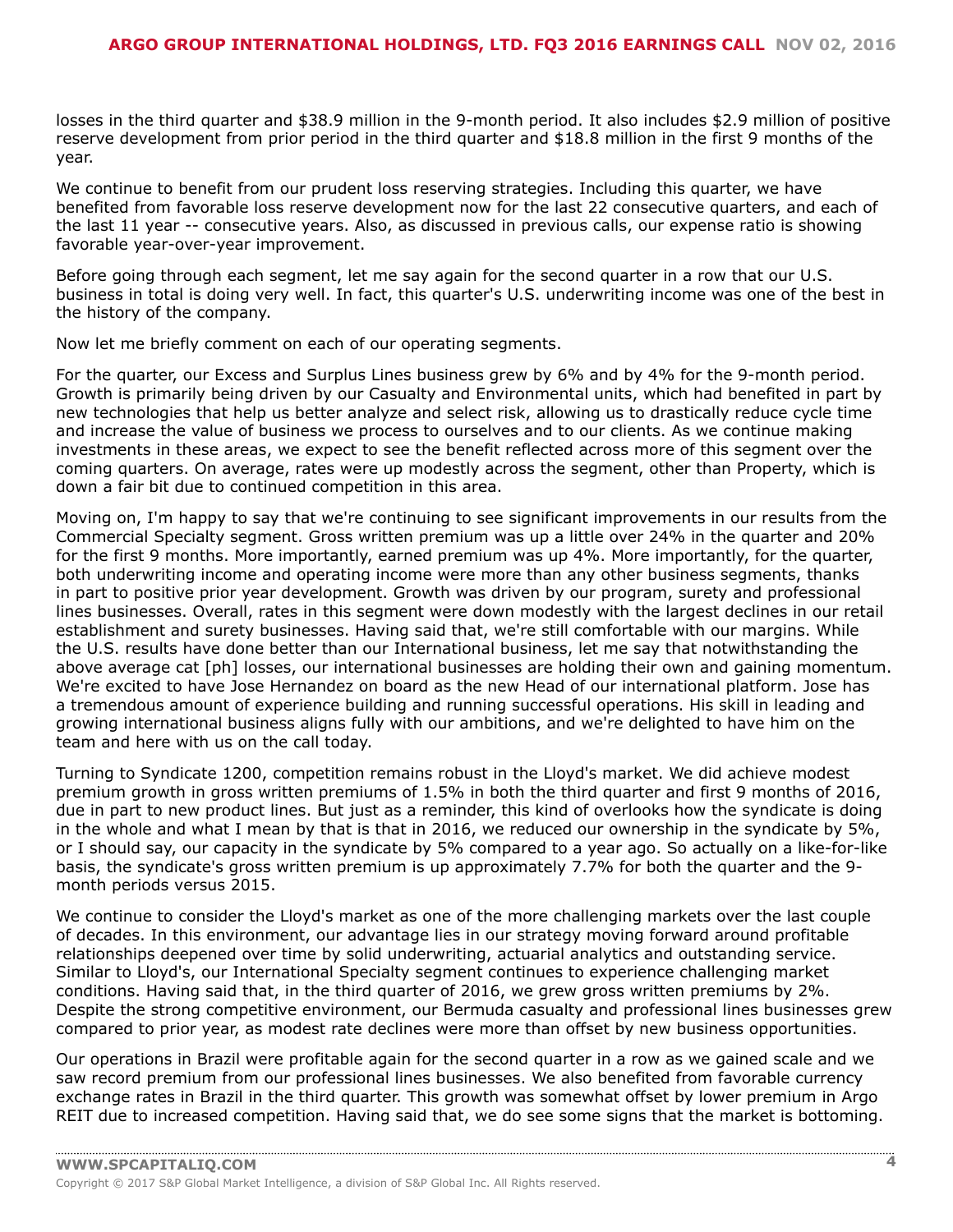Turning to investments. I want to remind everyone that we began to include the performance of our alternative investments and investment income in the first quarter of this year. All prior periods have been adjusted to reflect this change. For the quarter 2016, Argo's total return was 1.3%, bringing year-todate returns to 4.3%. We benefited during the quarter by allocation decisions made to certain less liquid investment grade and non-investment credit instruments that showed particularly strong returns. Our reported net investment income was \$32.8 million for the quarter, which while slightly lower than last quarter, was up \$14.3 million over the third quarter of 2015. In addition, you might note that our realized gain was larger than most past quarters. We took the opportunity in recent quarters to add modestly to position post-market dislocation such as Brexit in June, and as the markets have recovered, we've selectively reduced our exposures to some of these positions.

Moving on to capital management. Our philosophy is not changed. Our first use of capital was to support the balance sheet; the second is to grow the business; third is to have capital available for opportunities as they arise; and fourth is to activity return excess capital to our shareholders in an effective manner. In the first 9 months of 2016, we repurchased 815,000 shares or thereabout for 400 -- excuse me, for 45 -- about \$45 million. In total, over the last 6 years, we've returned more than \$492 million of capital to shareholders with \$376 million of that through share repurchases and the remaining \$116 million in cash dividends. We continue to view our stock as one of the best investments available, and we'll balance the return of capital to shareholders with our priority of building the Argo franchise and shareholder value in the long run.

And with that, I will turn it over to our CFO, Jay Bullock.

#### **Jay S. Bullock**

*Executive Vice President and Chief Financial Officer*

Thanks, Mark, and good morning, everyone. I'll be brief in providing some detail on the financials and then open it up to questions.

As Mark highlighted, operating earnings, book value growth and our return on equity showed continued progression during the quarter and first 9 months of the year. At a nearly \$50 million through September 30th, underwriting income is roughly equivalent to the same period in 2015, despite the increase in catastrophe-related losses. Almost all trends were positive in the quarter and each incremental positive movement, however small, added to the overall result for the quarter and for the continued momentum through 9 months. And when you look back over the last 4 years, you see the consistency of results and continuation of improvement in the underwriting.

Now to point out a few clarifying points on the financials. Gross written premiums were up 10% in the quarter and 6% through the first 9 months of 2016. Net written premiums were 8% in the quarter and 1% through the first 9 months of 2016. The increase in gross written premiums is partially driven by growth in our state funds fronting business in the Commercial Specialty segment. As a fronting business where we see 100% of the risk to these state funds, it's more of a fee-based business and thus doesn't contribute to the net or earned results. The smaller increase in net written premiums is also due in part to the reduced participation on the syndicate of approximately 5% that Mark mentioned.

Turning to loss trends. Our current accident year non-cat loss ratio is 55.1% in the third quarter of 2016 and 54.9% in the first 9 months of 2016. Both compare favorably to the same metrics for 2015, demonstrating continued improvement in our underlying business. By segment and for the group, the current accident year loss ratios are displayed in a new table in the press release, reconciling the various loss ratios.

In addition through the first 9 months of 2016, we continued the trend of overall favorable reserve development from prior accident years. For the third quarter, we experienced net favorable development of \$2.9 million. As you may recall, this is the quarter in which we do more a detailed review of Run-off exposures. So the favorable result was despite the charge in the Run-off segment, related primarily to greater-than-expected defense cost on primary asbestos exposures and, to a lesser extent, Workers' Compensation on -- activity on very old accident years. As always, all of the relevant years on loss [development](www.capitaliq.com) are displayed in the table in the press release.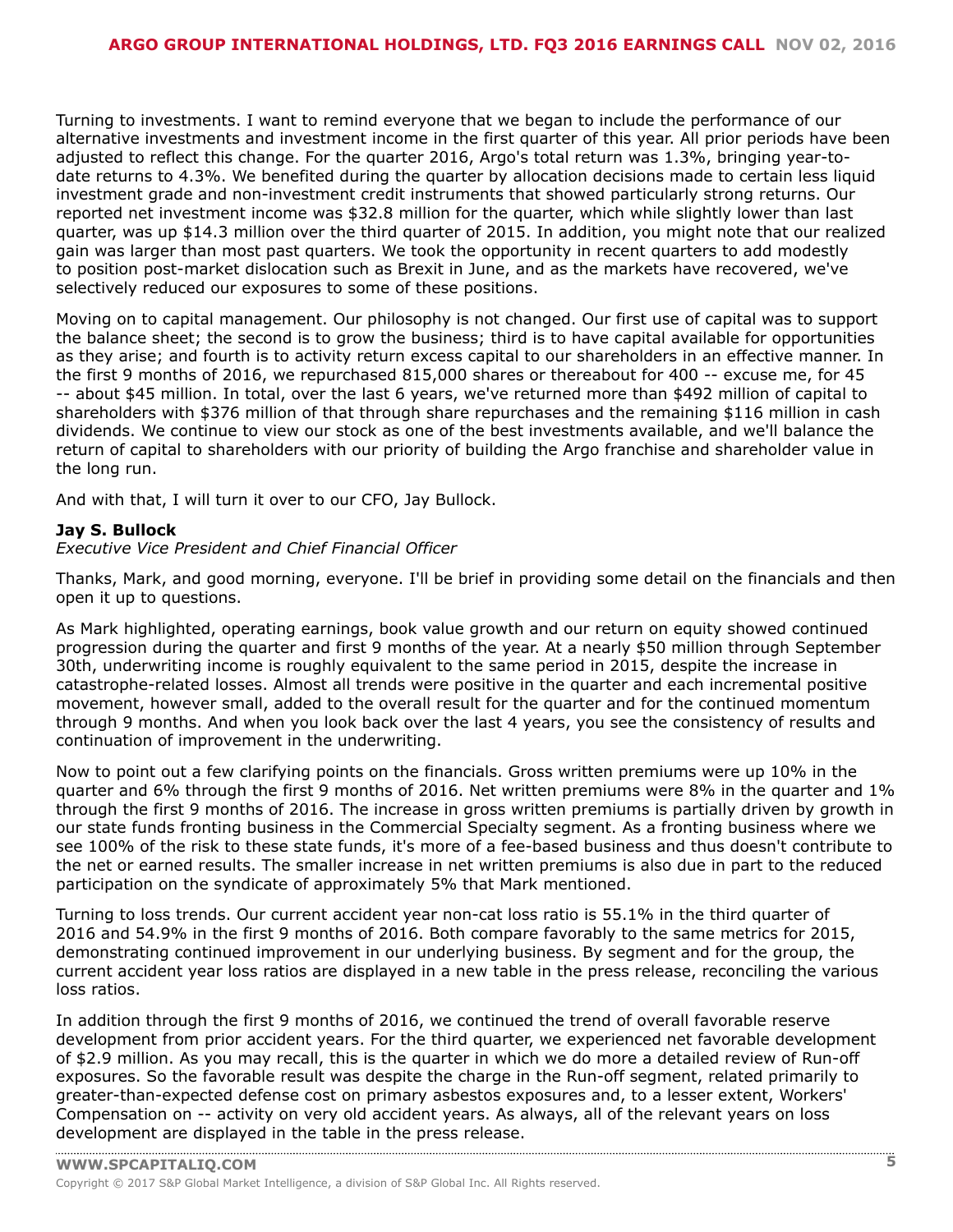Catastrophe losses that impacted our business for the quarter were \$12.9 million. That's net of reinsurance and reinstatement premiums, or 3.6 points on the combined ratio. For the 9-month period of 2016, the losses were \$38.9 million or 3.7 points on the combined ratio. In the quarter, the losses were primarily related to the Louisiana floods and, to a lesser extent, by late reported events from Texas hailstorms. For the 9 months, the losses related to these claims along with other U.S. storms and the Canadian wildfires.

As Mark mentioned, we continue to see a favorable trend in both our expense and -- expense ratio and absolute expenses. We remain focused on organizing the business for this simplified approach in mind that will allow us not only to scale our existing operations more effectively, but make it easier for our customers to do business with us.

A couple of comments on investment returns. We saw a meaningful contribution to investment income from alternative investments of \$9.8 million in the quarter and \$20.8 million in the first 9 months of 2016. As I noted in last quarter's call, these returns will be lumpy and the results through the first 9 months of the year is more than we would expect in a normal annual period. The foreign currency movement through the income statement was a gain for the quarter of \$1.5 million and a loss year-to-date of \$4.5 million. Recall that there are other offsetting effects that flow straight to the balance sheet as a result of movement in currencies. And despite the significant currency fluctuation experienced thus far in 2016, most notably the drop in the British pound relative to the dollar, the net impact to our book value per share has been fairly modest.

For the third quarter of 2016, the effective tax rate for the Group was 11.2%, lower than our run rate expectation of 20%, as more than half of our income was attributable to the Bermuda platform. Year-todate, the effective tax rate is about 16%.

Finally, on the balance sheet, we ended the quarter with an unrealized -- with a pretax unrealized embedded gain of \$151.3 million compared to \$84 million at December 31, demonstrating strong growth in asset values in the portfolio through the first 9 months.

Operator, that concludes our prepared remarks, and we're now ready to take questions.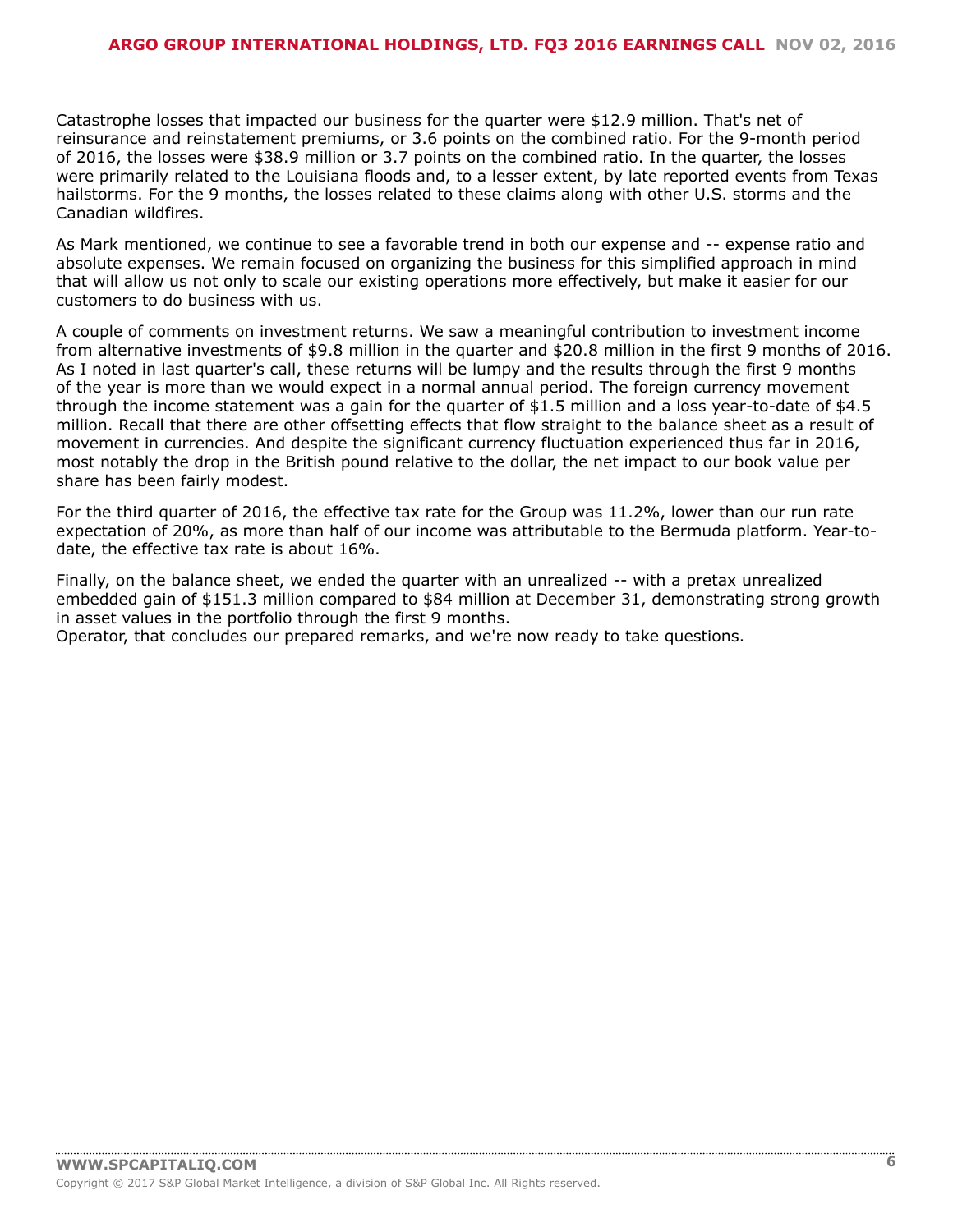### <span id="page-6-0"></span>**Question and Answer** ....................................................................................................................................................................

#### **Operator**

[Operator Instructions] The first question comes from Greg Peters with Raymond James.

#### **Charles Gregory Peters**

*Raymond James & Associates, Inc., Research Division*

Just 3 areas I wanted to touch upon, the reserve development, the loss ratios and expense ratios. On the favorable reserve development, I noted in your table, the favorable development in the quarter was down year-over-year, yet in the -- for the year-to-date, it's up. For most of the other companies that we follow, it seems like reserve development is trending downward or being less favorable going forward, and I'm wondering if that's an expectation that you guys are thinking about as well?

#### **Mark E. Watson**

#### *Chief Executive Officer and Director*

Good morning, Greg. This is Mark. No, not at all. In fact, I will let Jay be more precise in a second. But what we saw in the -- what we reported in the quarter isn't terribly different from previous third quarters. We put a little bit more on our loss reserves for our A&E business, as Jay mentioned again earlier. But for the most part, this is kind of what we would have expected based upon kind of the last few years and how we see the business going forward. Jay, you want to add?

#### **Jay S. Bullock**

#### *Executive Vice President and Chief Financial Officer*

Well, yes. I just think if you take a look at Page 11 in the press release and focus on the 9-month numbers and focus on Commercial Specialty, the issues that we were having in Argo -- in our retail business over the last couple of years have really settled down, and so you're starting to see real contribution from that. So, I think I agree with Mark. This feels a lot more like a normal result, because we don't have that segment in particular with issues.

#### **Mark E. Watson**

#### *Chief Executive Officer and Director*

And also we had a bit more large loss activity at the syndicate than we would have expected. And so that drove a slight deterioration in the loss reserves for the quarter.

#### **Charles Gregory Peters**

*Raymond James & Associates, Inc., Research Division*

On the loss ratios, I was looking at the reconciliation of loss ratios, the table that you put in your press release. And where it's showing some improvement both on the quarter and year-to-date on a year-overyear basis, and I'm wondering if we shouldn't expect some upward pressure going forward on some of those numbers, as we think about your comments about growth and the competitive pressures in the marketplace.

#### **Mark E. Watson**

*Chief Executive Officer and Director*

Well, I think if you go back and read our transcripts for the last 10 quarters, we've been saying the same thing. Having said that, perhaps not every single quarter, but certainly year-over-year, our loss ratio has continued to improve and that's been our ability to select risks better than we did before, in part driven by better data analytics, which I talked about earlier today, and I referred to in the last few calls. And equally important, our change of -- our mix in business has changed. We haven't grown the top line as fast as we would have liked or as fast as some of our competitors over the last couple of years, because we've spent most of our time realigning our portfolio and focusing on those lines of business where we think we have the best [opportunity](www.capitaliq.com) to generate an acceptable margin. And that's still the case today. I mentioned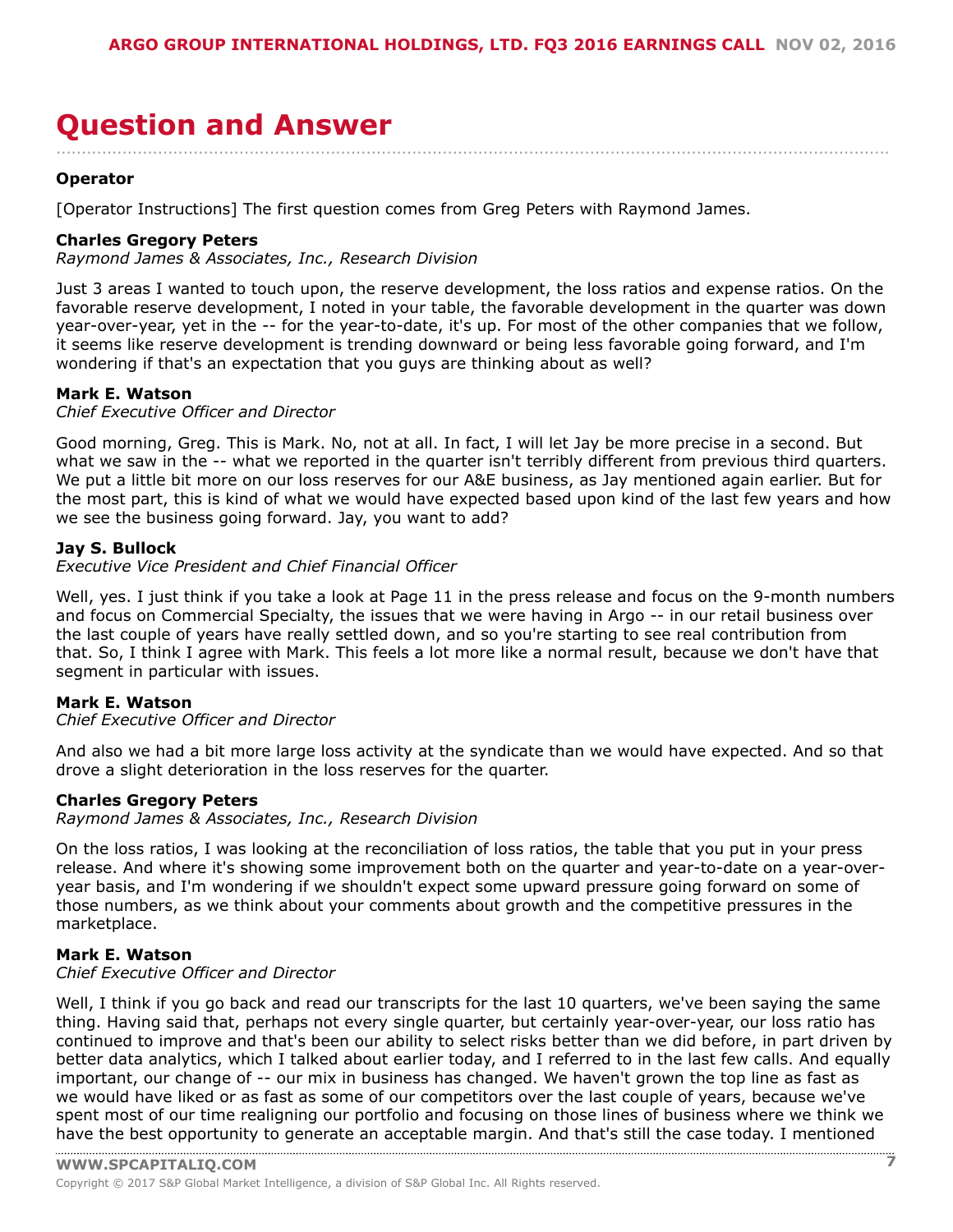that our E&S business was growing mid-single digits, but if we look at -- if you look inside of that, our casualty portfolio and our environmental portfolio, which I made reference to in my remarks, they are growing double digits. So as we continue to grow the parts of our portfolio that have better margin and deemphasize the parts that don't, I actually think that there is still some room for loss ratio improvement as opposed to deterioration.

#### **Charles Gregory Peters**

*Raymond James & Associates, Inc., Research Division*

Perfect. That's great color. And just finally on the expense ratio. I think this quarter is more flat or less year-over-year improvement, and I'm just wondering thinking ahead if we sort of plateaued in terms of expense ratio improvement? Or Is there other low-hanging fruit that you think you might be able to harvest over the next course of 18 months?

#### **Mark E. Watson**

#### *Chief Executive Officer and Director*

Well, it's true that it only improved modestly. What's driving that though is change in mix of business. If you look at our non-acquisition cost, that's been pretty flat year-over-year. And so, what's happened is as we've changed the mix of business, it runs at a higher expense ratio. So think surety as an example. That's one of the fastest growing parts of the business on a percentage basis. And the average expense ratio all-in for our surety business is 50% or thereabouts, depending upon which part of the portfolio you're talking about. Of course, the corresponding loss ratio is in the 20s or 30s. The same is true of some of our risk-managed business within Commercial Specialty. It runs at a higher expense ratio, but a lower loss ratio. Having said that, I think the biggest challenge that we all have in the marketplace today with the expense ratio is commission expense. I think I mentioned on our call last quarter that at the Syndicate in particular, we're paying in some cases 5 points more commission. When I say we, I mean the market, not just Argo. We are paying substantially more commission for the same business. And that at some point becomes unsustainable, and while I was criticized by a few for my remarks about the London market last quarter, it's still a real issue that we as a market are dealing with. So you will note that other parts of the Group maybe growing a bit faster right now. And who would have thought the Commercial Specialty would have generated the most amount of underwriting income in a quarter?

#### **Operator**

[Operator Instructions] Our next question is from Christopher Campbell with KBW.

#### **Christopher Campbell**

*Keefe, Bruyette, & Woods, Inc., Research Division*

Quick question on the alternative net investment income. Can we get any additional color on what was driving that? And how we would want to think about that on a run-rate basis annually going forward?

#### **Jay S. Bullock**

*Executive Vice President and Chief Financial Officer*

Yes. I will -- Chris, this is Jay Bullock. I'll give you the -- I'll try to give the same color that I gave last time. So if you look in the -- there is a disclosure table in the 10-Q. We haven't published this quarter's yet, obviously, but from last quarter, that talks about hedge funds and then certain alternative -- sorry, certain private equity investments. If I choose a round number, let's say, that's around \$300 million. As I mentioned, the returns on that can be kind of lumpy, but if you think somewhere between 4%, 5% or 6%, those are obviously conservative numbers. When we make those investments, we expect greater returns than that. But that's the amount of gain that we would expect to see out of that portfolio go from what would have historically been an increase in value through realized gains. But it's more of a recurring return, and so that's why we've included it in investment income. So I think that's consistent with what I said last quarter and should give you some direction as to what you might want to expect.

#### **Mark E. Watson**

*Chief Executive Officer and Director*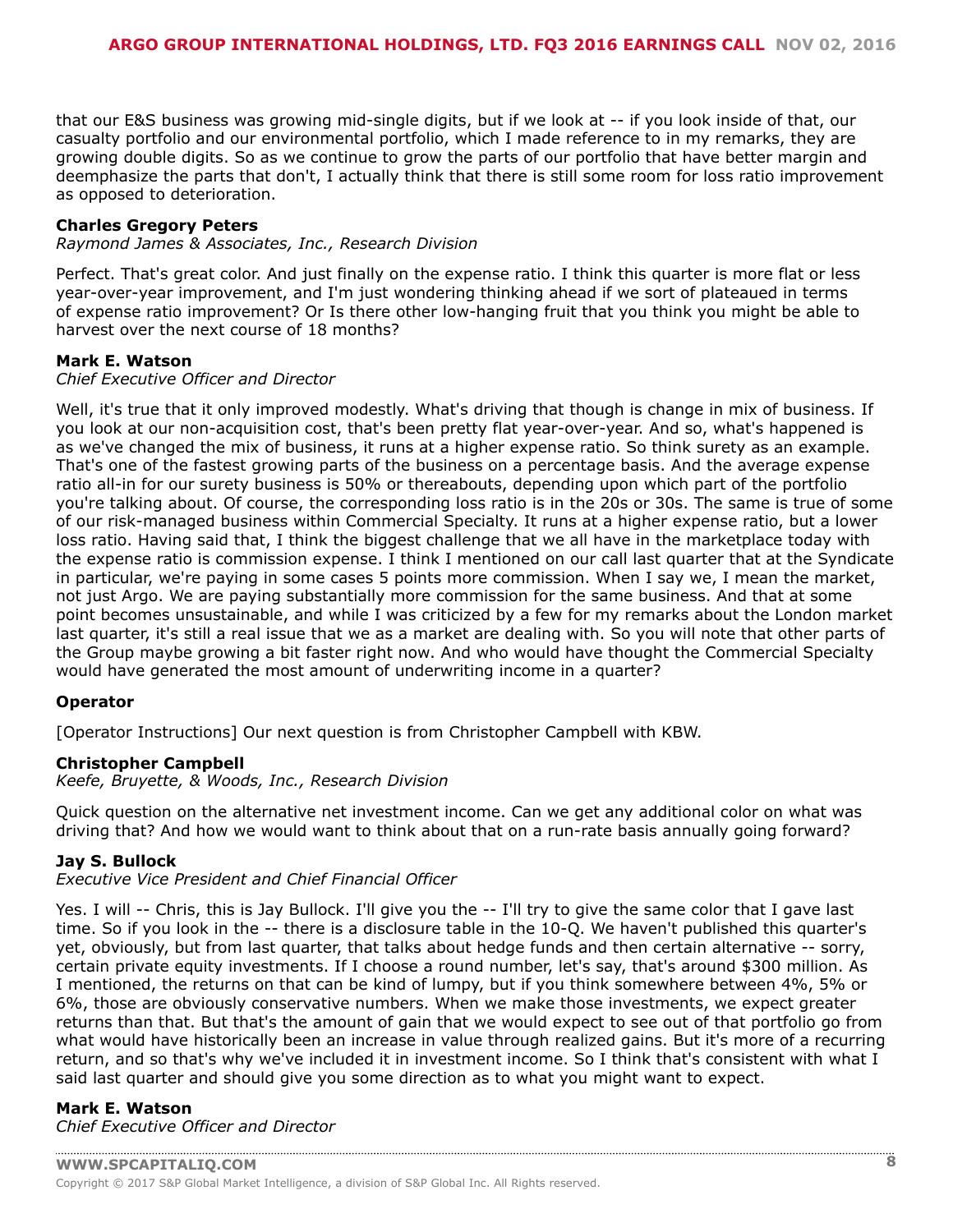And we'll be filing that. I believe we're going to file the Q with the table in it on Friday.

#### **Jay S. Bullock**

*Executive Vice President and Chief Financial Officer*

That's the plan.

#### **Christopher Campbell**

*Keefe, Bruyette, & Woods, Inc., Research Division*

Okay. And then just switching to your fee income. That was up about \$700,000 this year-over-year. Is that being driven by the increased fronting business? Or is there anything else that's driving that increase?

#### **Jay S. Bullock**

*Executive Vice President and Chief Financial Officer*

It's coming from 2 different places. We've got a business that we call Alteris that's on the margin doing better than it had been in the past, still not where we'd like for it to be from a scale standpoint. And then we are seeing -- we have had good results in the Syndicate. And so what you see coming through there is as we manage third party capital, we had paid fees for doing that and so you are starting to see some of that flow through the numbers as well.

#### **Mark E. Watson**

*Chief Executive Officer and Director*

Yes, let me just jump in. So I mentioned not in my remarks earlier that we have 5% less of the capacity at the Syndicate this year. So we're getting slightly more fee income from the 5% that we gave up to third party capital. And as per Alteris, which Jay referred to first, that's a managing general agency that we own 100% of.

#### **Christopher Campbell**

*Keefe, Bruyette, & Woods, Inc., Research Division*

Okay. And then just to circle back on the expense ratios, is there -- with your retentions coming down, how should we think about the expense ratio going forward? I mean, could you -- would get the seating commission off of that, and that would help offset the acquisition cost increases?

#### **Mark E. Watson**

*Chief Executive Officer and Director*

Can you -- I'm not sure we understand the question. Do you mind just saying it one more time?

#### **Jay S. Bullock**

*Executive Vice President and Chief Financial Officer*

With regard to retentions specifically, I'm not sure what you're referring to.

#### **Christopher Campbell**

*Keefe, Bruyette, & Woods, Inc., Research Division*

So I was just thinking about how your net to gross overall have been decreasing, right? And so that you would be getting the feeding [ph] commissions back on that business, which would offset the acquisition costs. And I just want to think about how that would feed into your run rate expense ratio?

#### **Mark E. Watson**

*Chief Executive Officer and Director*

Okay. So let me start that, and then I'll let Jay jump in. For some of the quoto-shared contracts, that's true. Most of the changes that we've made to our quoto-share structures were done a couple of years ago. So some of the changes that you see on net retention today are a function of us taking slightly more net from some of our excess to loss covers, but of course, that puts more premium on the books, which actually [improves](www.capitaliq.com) expense ratio. And also, it's a function of a change in product mix for some of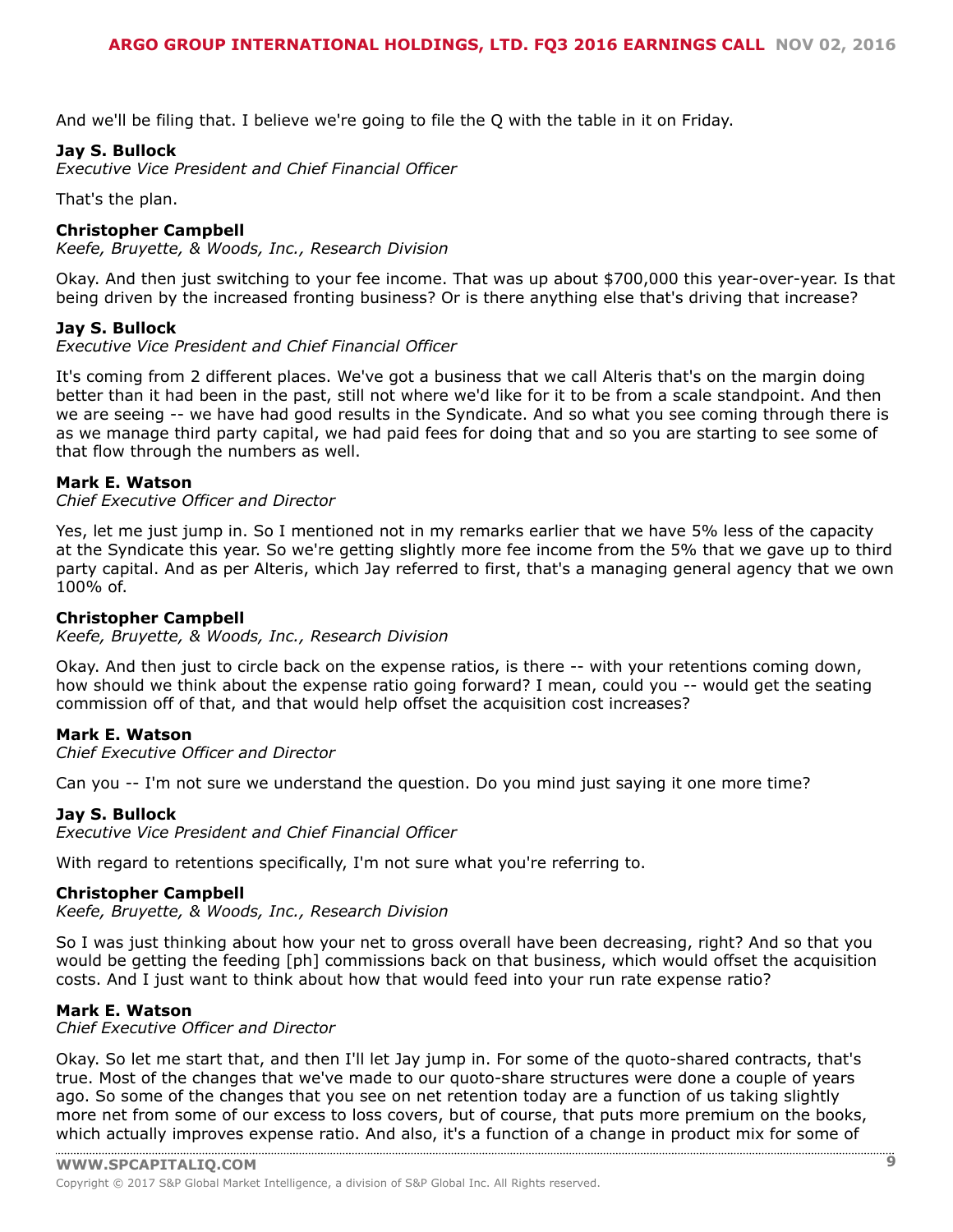our smaller account businesses like, I mentioned our Casualty business within E&S earlier. We've always retained more of that net. So as we change our mix of business, that changes the difference between gross and net as well.

#### **Christopher Campbell**

*Keefe, Bruyette, & Woods, Inc., Research Division*

Okay. Great. And then just one final one on -- can we get an update on your recruitment efforts? And are there any additional lines that Argo is looking to add or areas to grow?

#### **Mark E. Watson**

#### *Chief Executive Officer and Director*

The answer is yes. I think it was this call a couple of years ago -- sorry, it was last year, at the end of the third quarter that I suggested that I thought the best strategic thing we could do at the time and over the next year was to focus our attention on recruiting some very talented people to our organization, which is kind of what we've done. I mentioned earlier on the call that we have Jose Hernandez, the Head of our International Business, with us here today. But over the last year, we've hired more than a dozen senior people from the industry into our group. There are a couple of roles that we're still looking to fill that are product line focused and a couple of geographic roles that we're looking to fill. And I think we will have that done by kind of mid-year 2017. The number of talented candidates continues to grow, and it's a really nice place to be.

#### **Operator**

[Operator Instructions] This concludes our question-and-answer session. I would like to turn the conference back over to Mark Watson for any closing remarks.

#### **Mark E. Watson**

#### *Chief Executive Officer and Director*

Thank you. I'd like to just thank everyone for their time today. I know today is a busy day for everyone. We're not the only that reported last night. And I'd also like to thank my colleagues at Argo. You all are doing a great job, and I appreciate all the hard work, and I appreciate everyone staying focused on our company. And I look forward to talking to you all at the end of the fourth quarter. Operator, that concludes my remarks.

#### **Operator**

Thank you, sir. And thank you, everyone, for attending today's presentation. You may now disconnect. Take care.